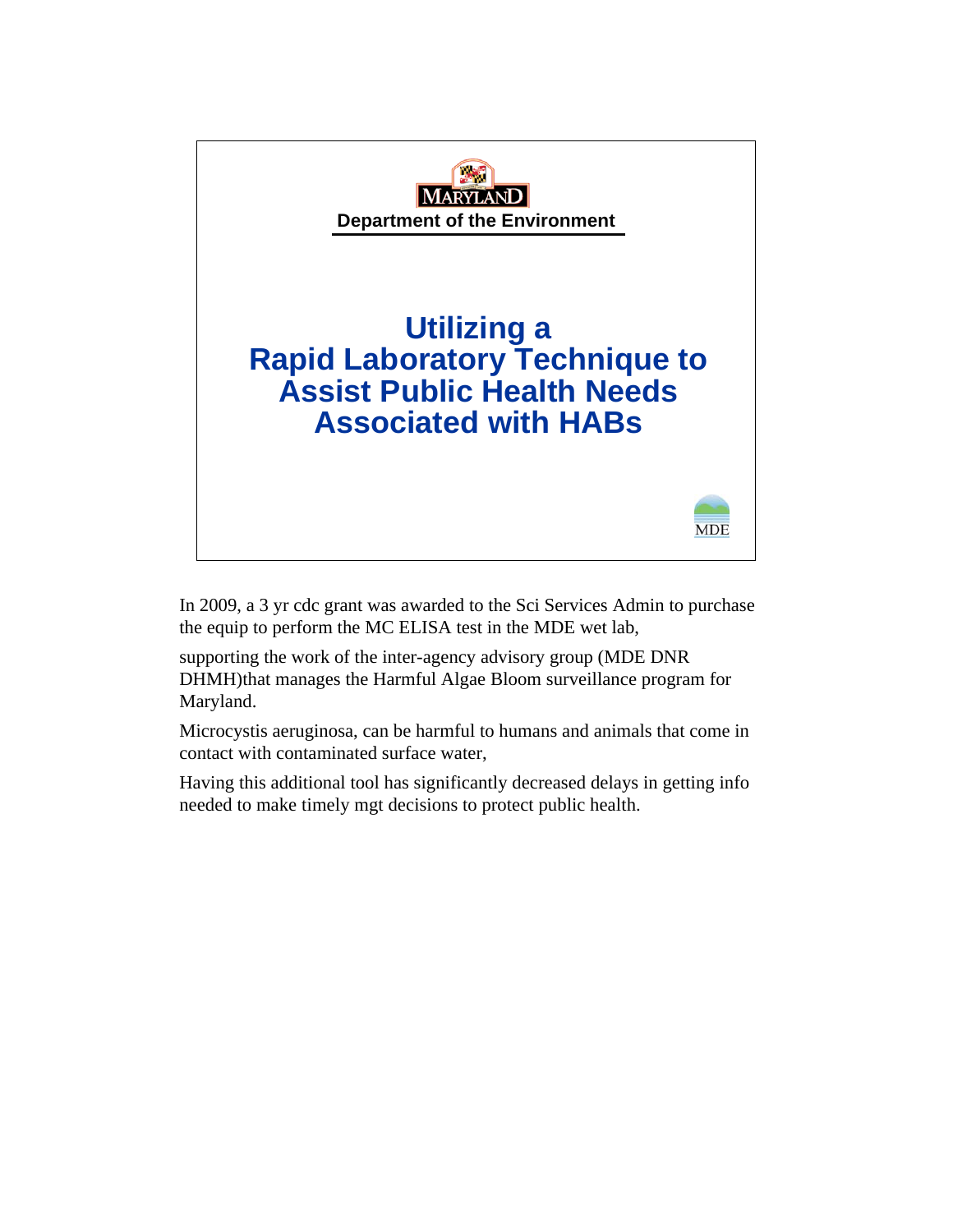

The entire presentation today revolves around MC aer - a freshwater blue green algae, capable of producing the hepatotoxin MC

Focus on an explanation of the ELISA Technology and few major HAB event from summer 2009 .

Finally, look at some statistics came out of the results, to see what can be used in future mgt decisions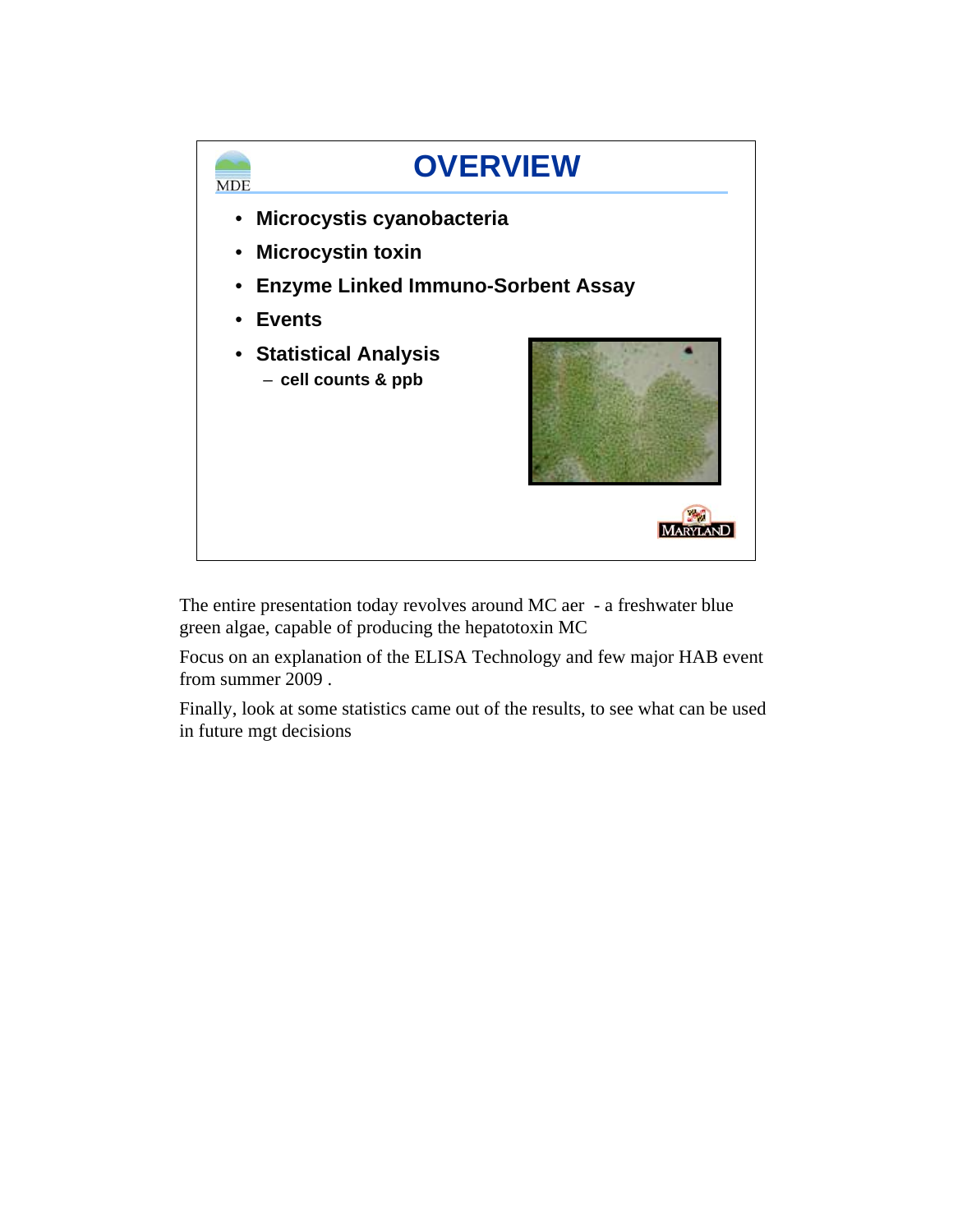

ELISA that we use comes as an all-inclusive test kit that is supplied by Abbraxis. And employes the micro-titer plate system

And is based on the identification of the toxin by an anitbody against MC.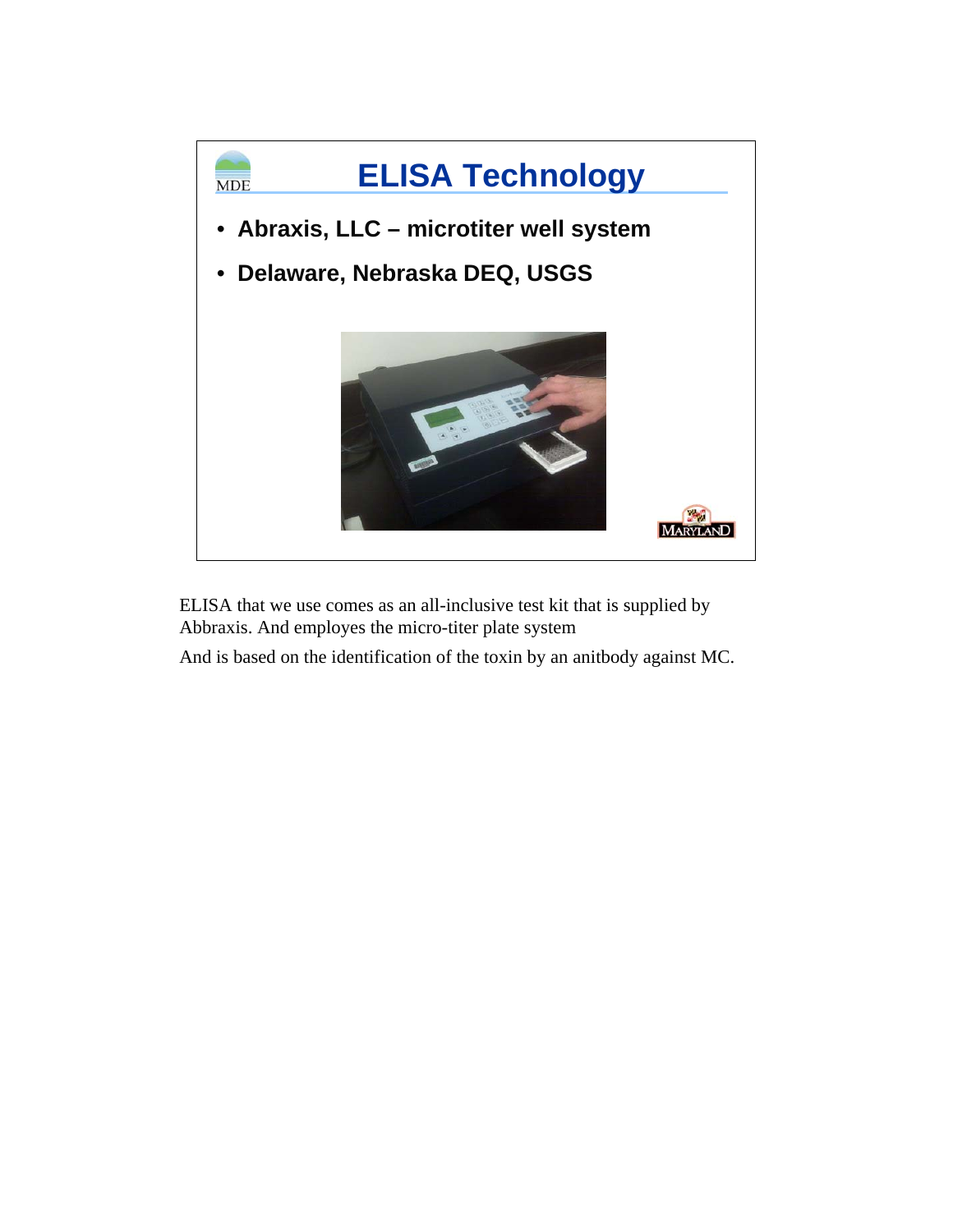

The AB is poly clonal – meaning it recognizes and binds with at least 8 differ congners of MC.

It can detect MC toxin in an env samples down to 0.1 ppb.

The reportable range for each run is based on conc of standards, from 0.150- 05.0 ppb.

Sample dilutions were made, when necessary, to achieve that range.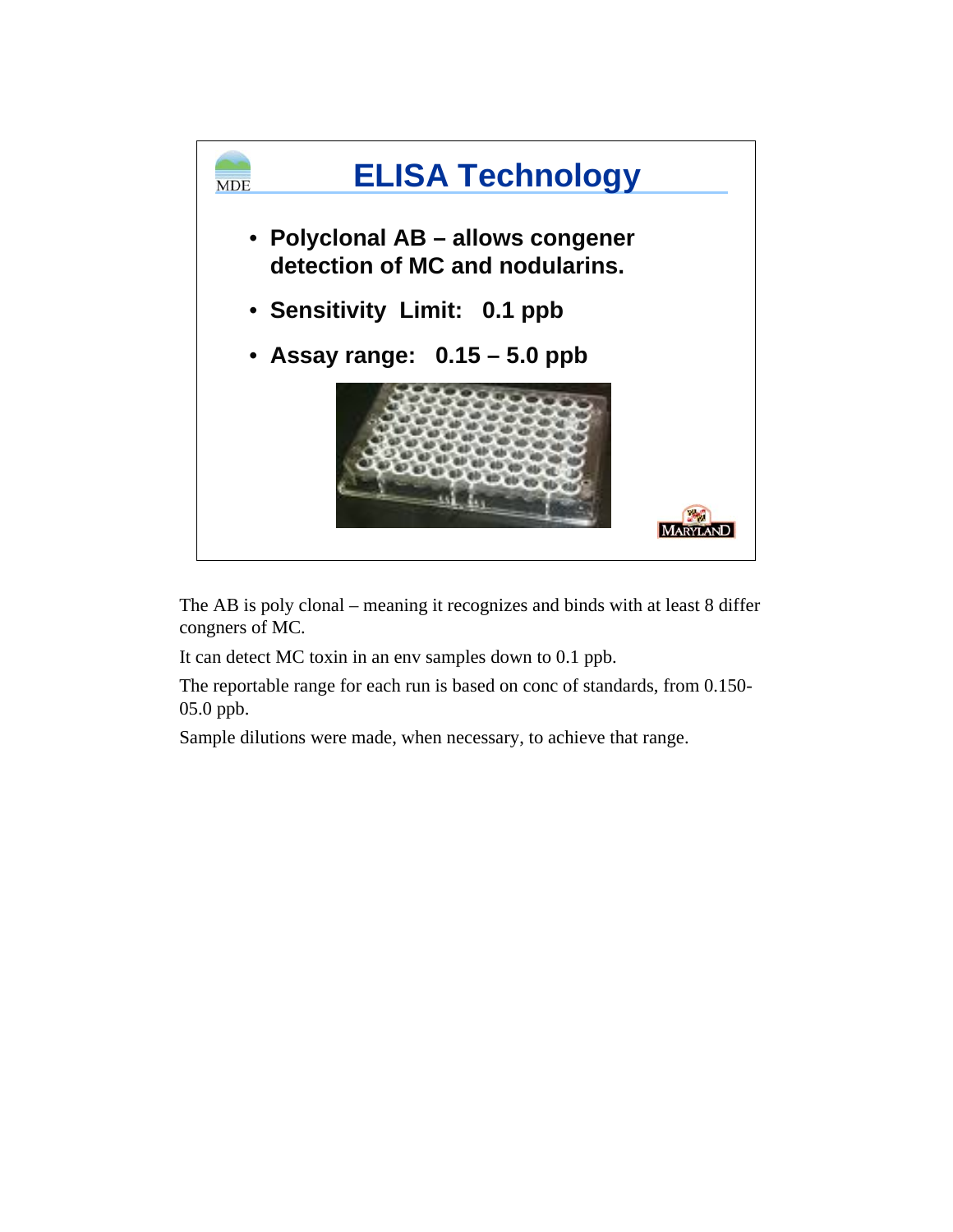

In the MC ELISA microtiter plate sandwich immunoassay, the most common congener, MC LR, is adsorbed(BOUND) onto wells in a plastic microtiter plate. The treated test sample is added to the plate. When a polyclonal antibody is added in the next step, there is competition bet the bound toxin and the environmental sample toxin for binding sites on the antibody. So you can see, the lower toxin in the envir sample, the more antibody is avail to bind to the toxin coated onto the well. The converse is also true.

This binding reaction can then be measured by enzymes-substrate system. The more AB that remains in the well , the more color development.

The color development system includes:

(TMB (3,3´,5,5´-tetramethylbenzidine) as a chromogen, hydrogen peroxide (and HRP). This produces a blue color. The color then changes to yellow with the addition of a stop soln. (sulfuric or phosphoric acid) and read on spect with maximum absorbance at 450  $nm.^{1}$ .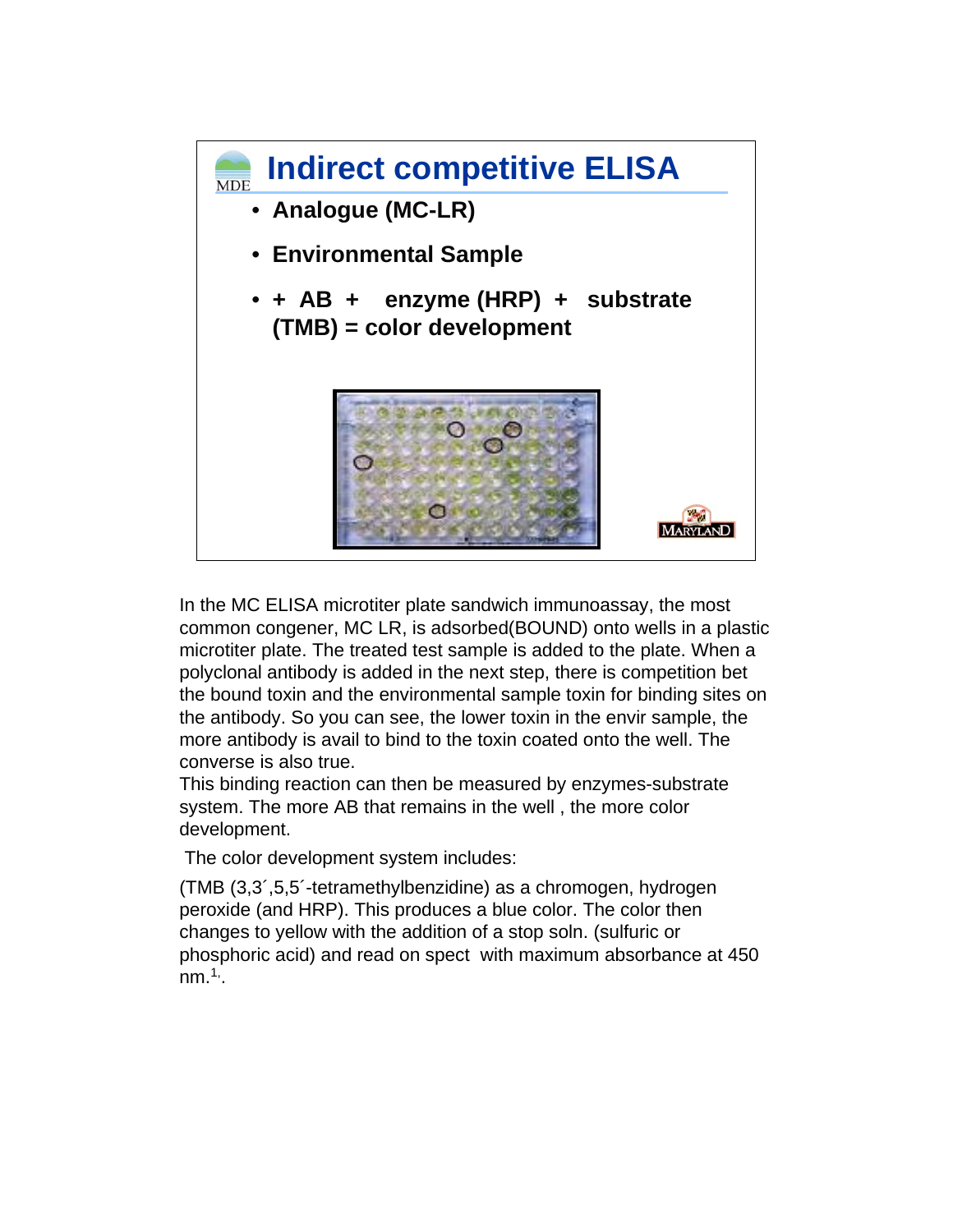

This system generates a color signal inversely proportional to the amount of target antigen present in the original sample added to the plate.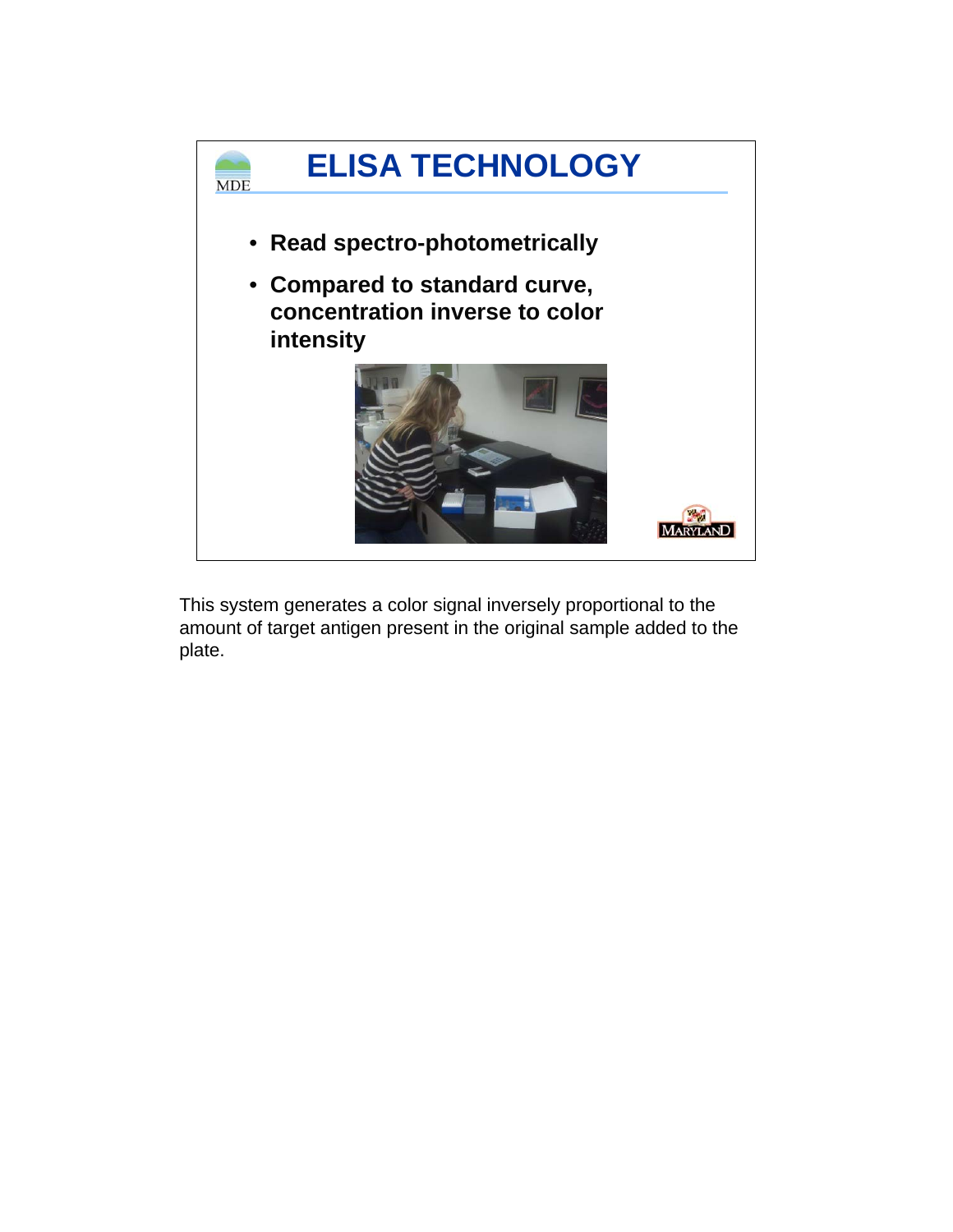

For over 30 yrs the state has been investigating HAB in the upper Bay, on the Potomac Ponds, and several ponds.

In 2009, MDE Investigated 29 HAB, 8 of those events involved MC aerug.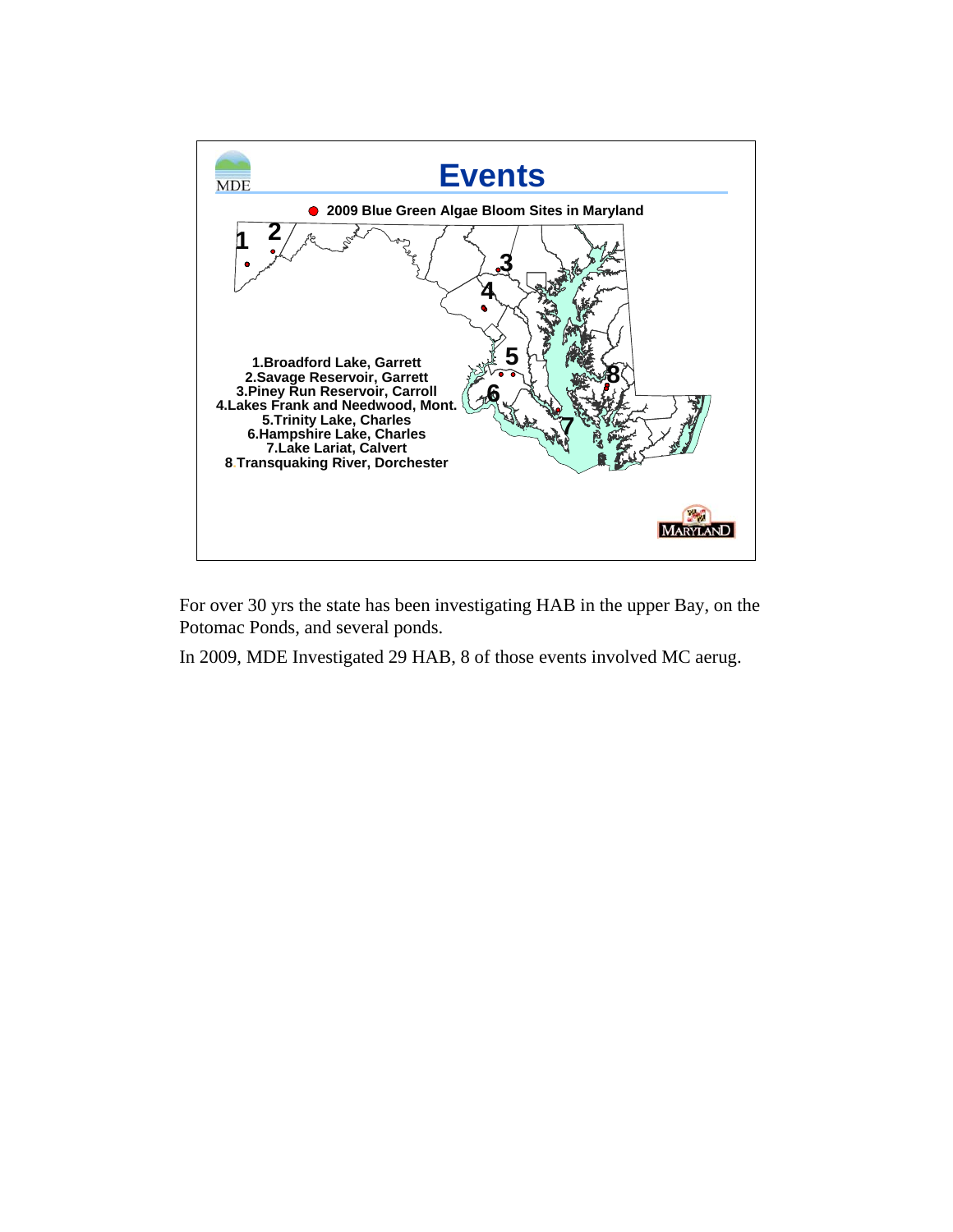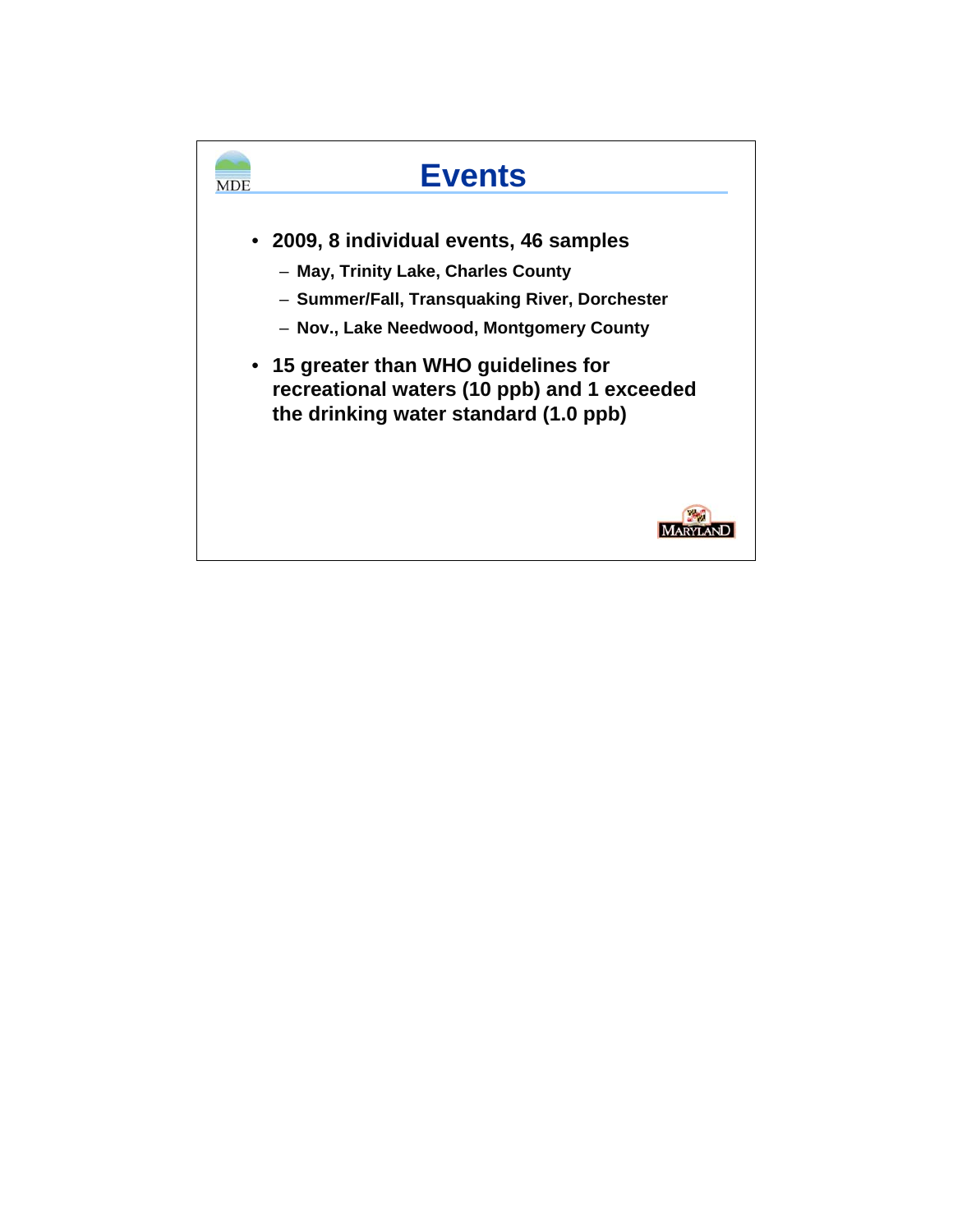

Broadford Lake, a drinking water reservoir, also used for recreat..in W MD Garrett Ciounty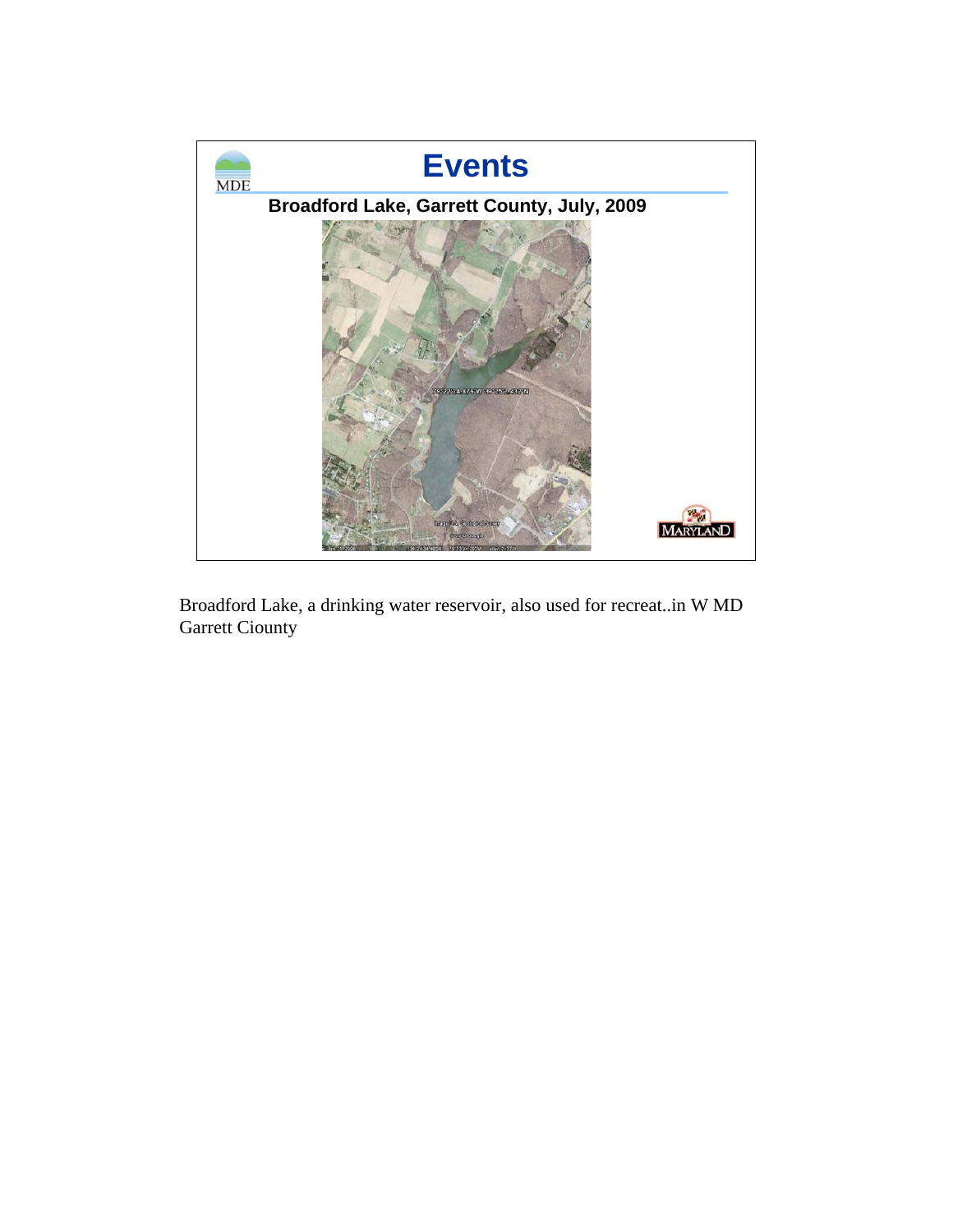

In July, a green scum was observed at Swimming Beech area

Advisory and monitoring continued until toxin levels returned to safe drinking water levels.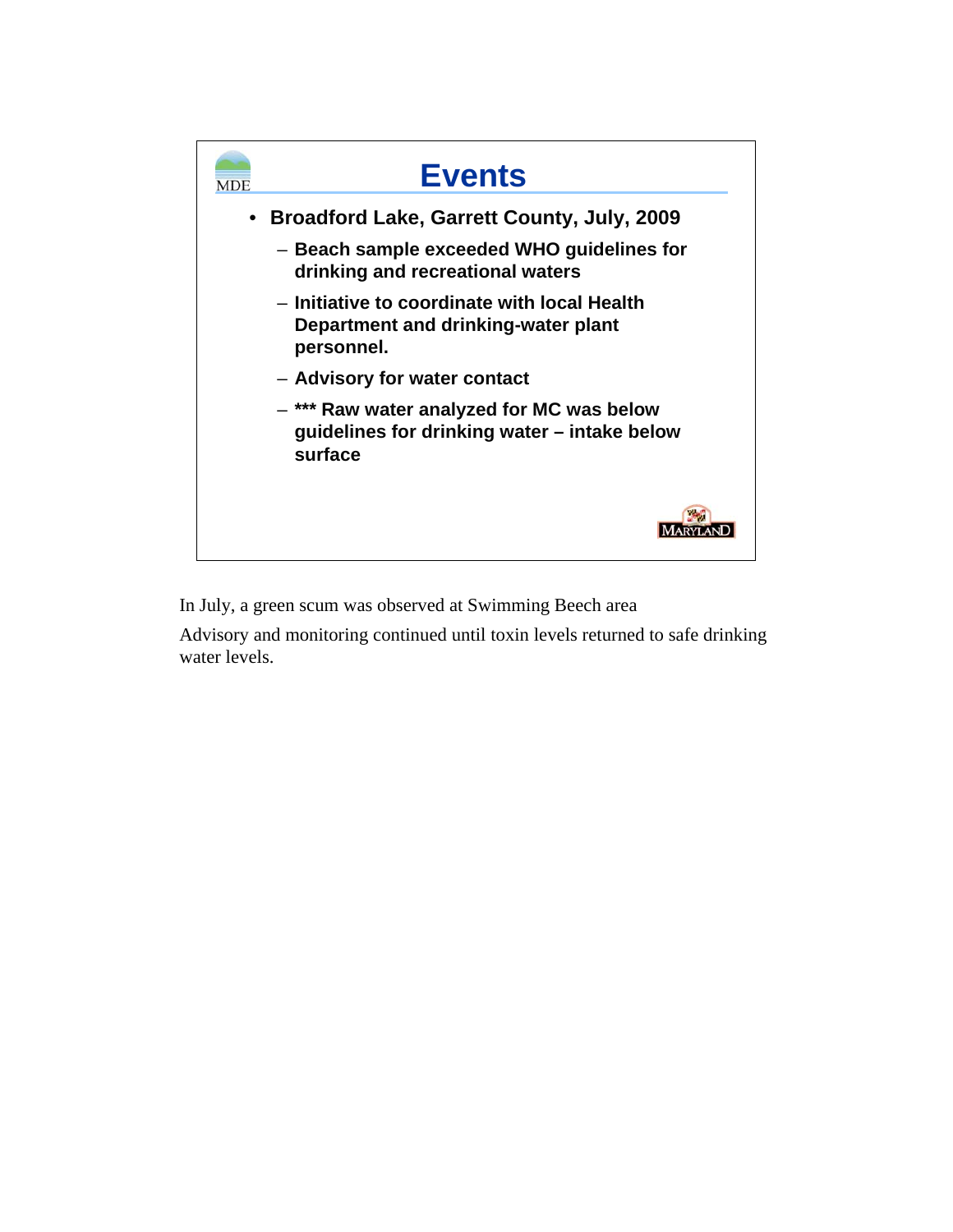

The next notable case occurred also in July, on HMP on the TRQ in Dorchest Cty.

Site of routine monitoring for algae, The Trq River has had HAB occur in the past and is routinely monitored a various sites,

near the dam, the drawbridge and in the pond.

picture shows a variety of land uses that could contrib to excess nutrients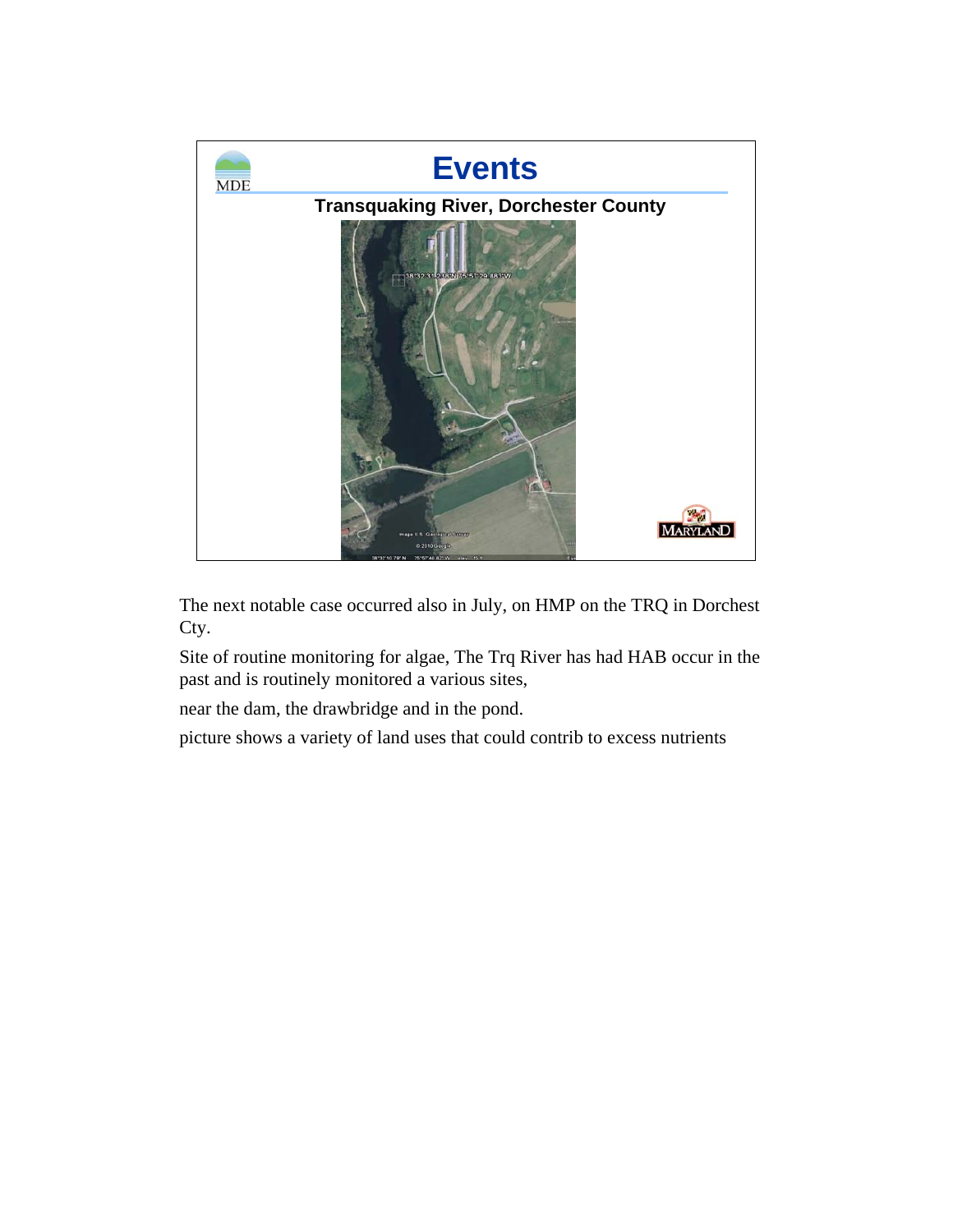

when two dogs died unexpectedly after swimming in the Transquaking River, in Higgins Mill Pond,where a green scum occurred.

Again, Inter-agency cooperation at state and local levels, helped to reveal a MC bloom that contain elevated amounts of both algal cells and toxin.

Dorchester County health officials issued advisories and monitoring continued into the fall as elevated levels persisted. Toxin levels dissipated as the cooler weather set in.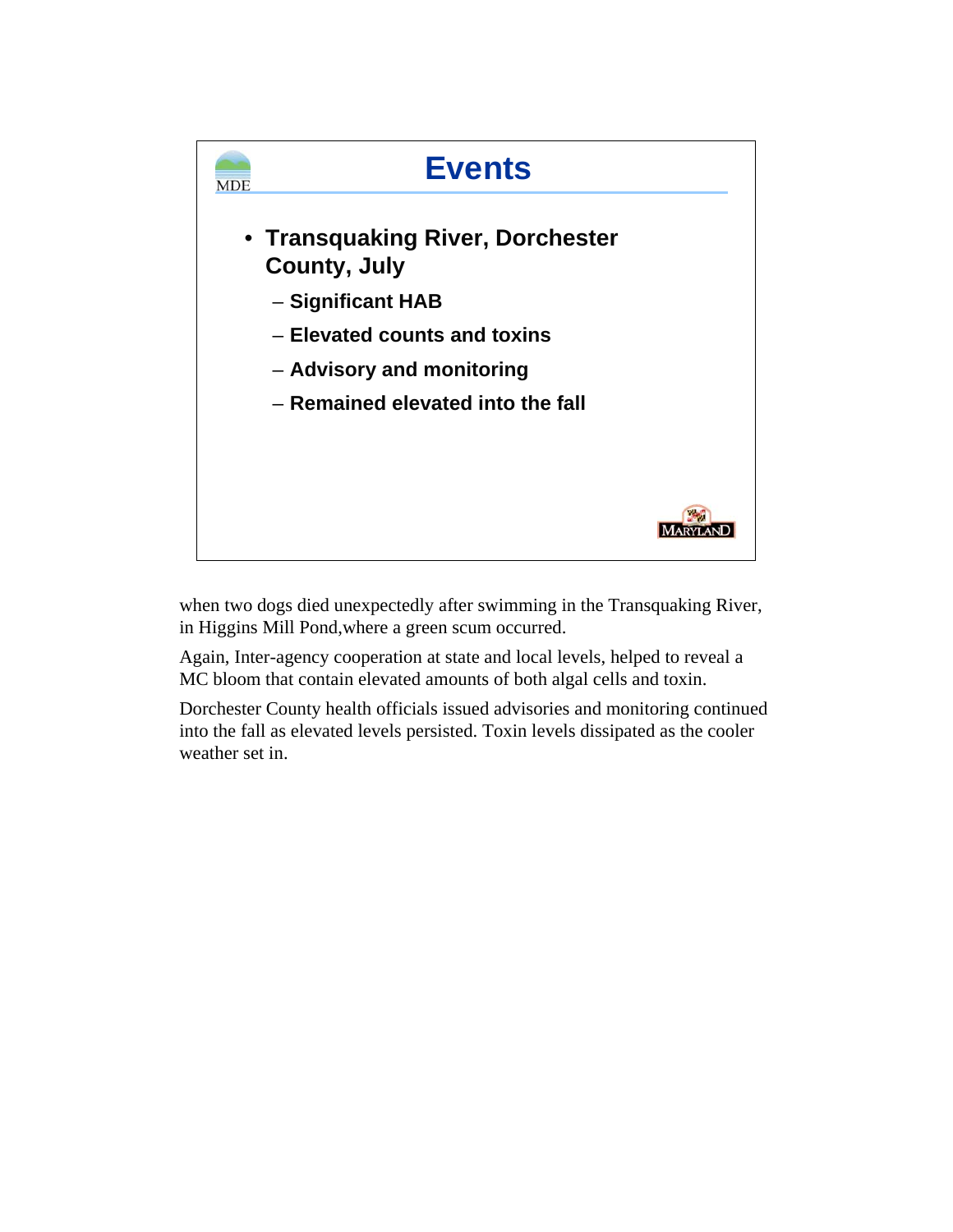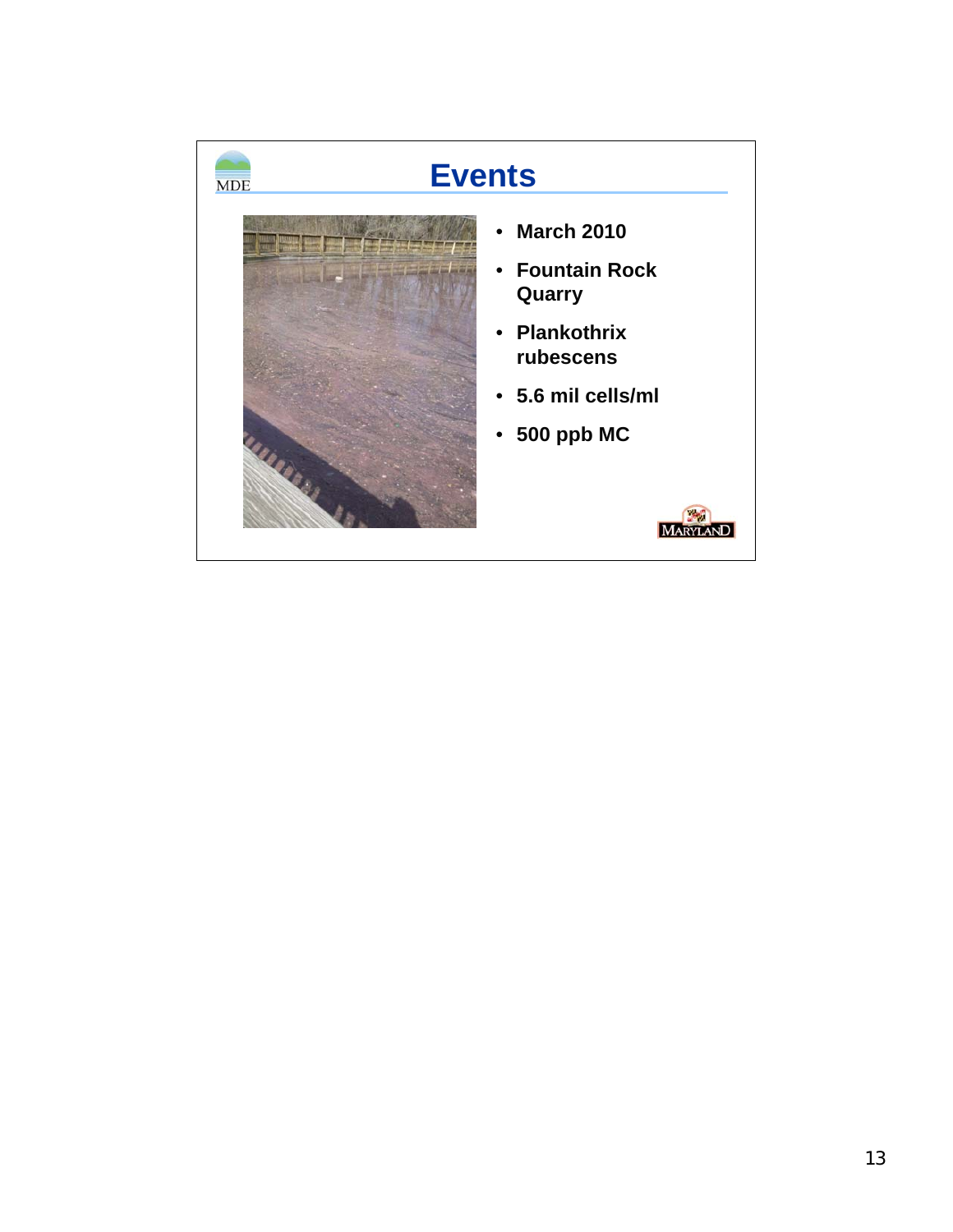

R sq values is high where we want it to be show good relation bet counts and ELISA values.

Look at the scale start at 20Mil,

Caused a cluster of  $40 + \text{points}$ 

Need to expand the cluster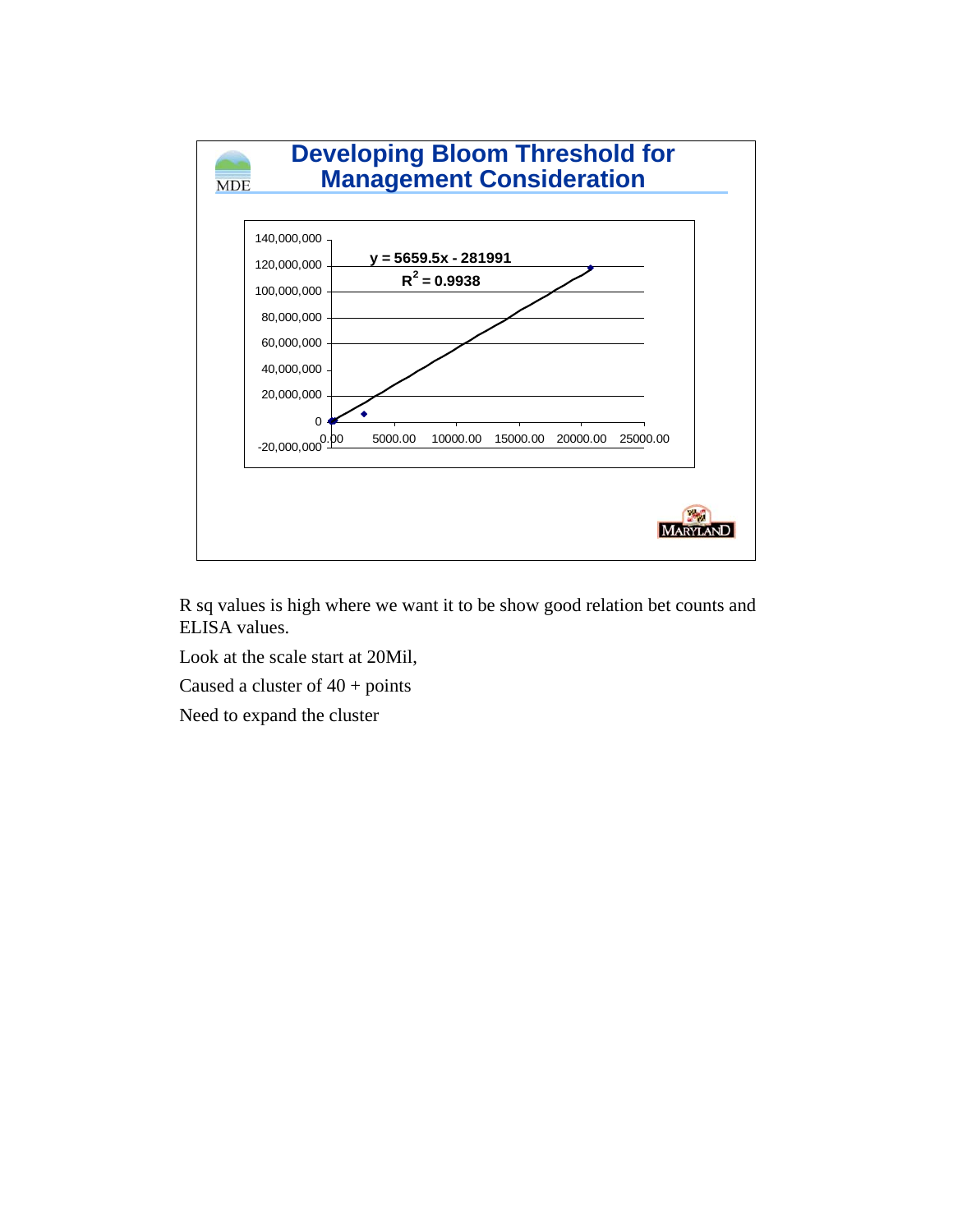

R sq values is different,

Red cir – cell counts 90-150 k, ELISA LT 10.0 ppb

Blue cir – cell counts LT 100k, ELISA GT 10 ppb

One season of data pt, trends are developing,

Greater than 300k counts, ELISA GT 10 ppb, may want to issue advisory

Less than 300k, need extra testing.

Need to follow this over next two seasons, connecttion to other blue greens.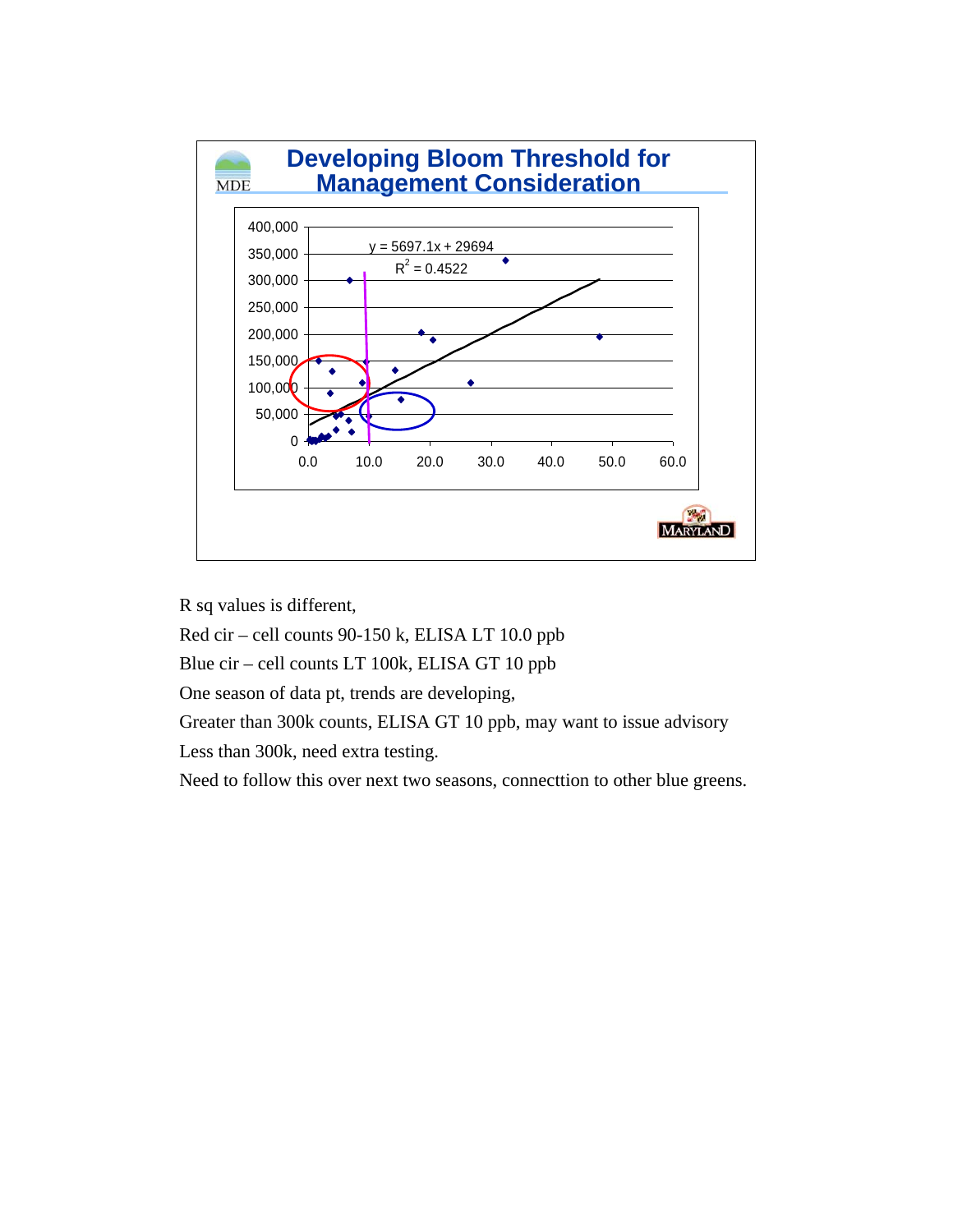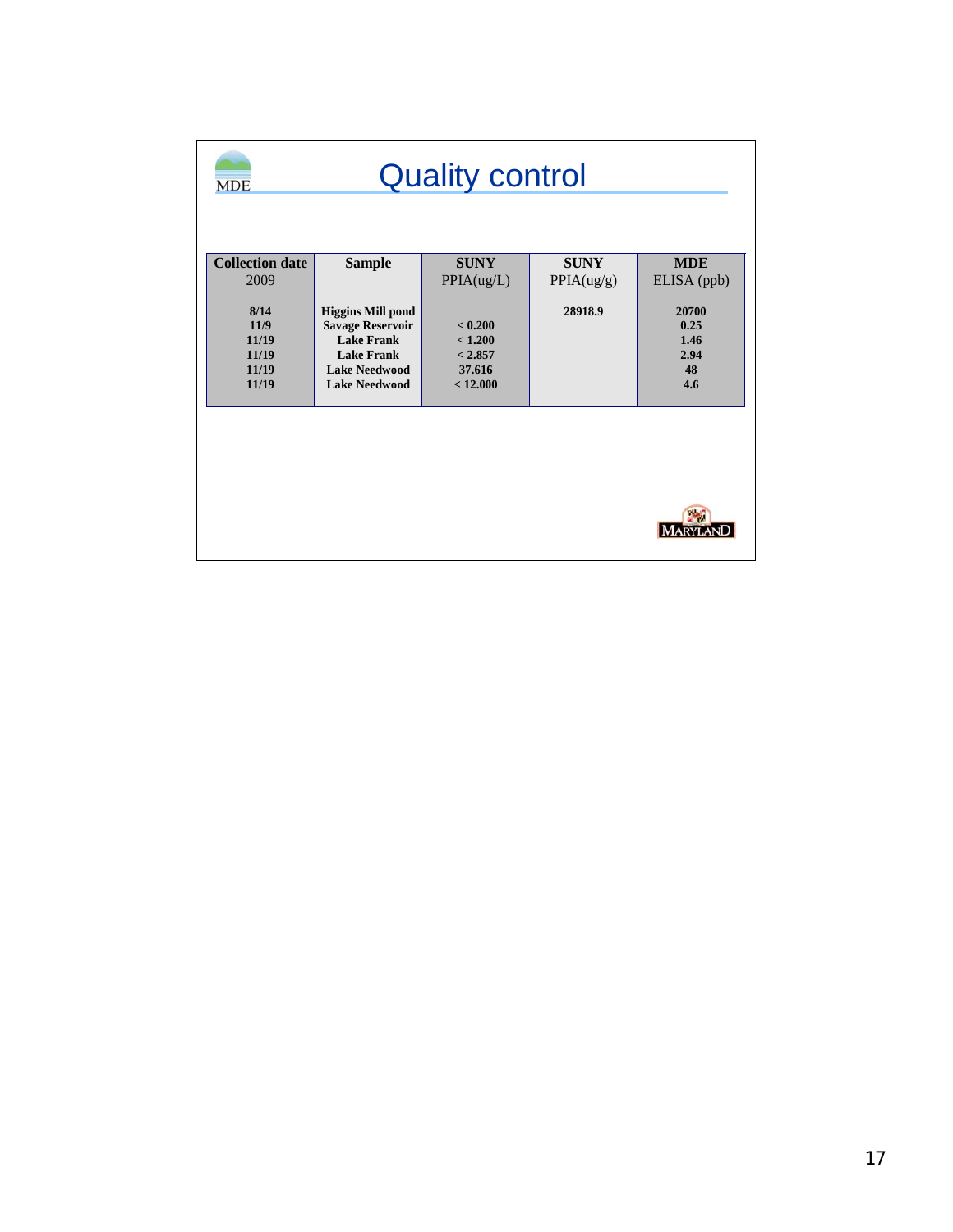

Results confirm fact that eutrophication can be a concern for public health.

ELISA is an effective and time-saving tool to manage the decision making process,

at state and local levels to protect public health from dangers associated with HABs.